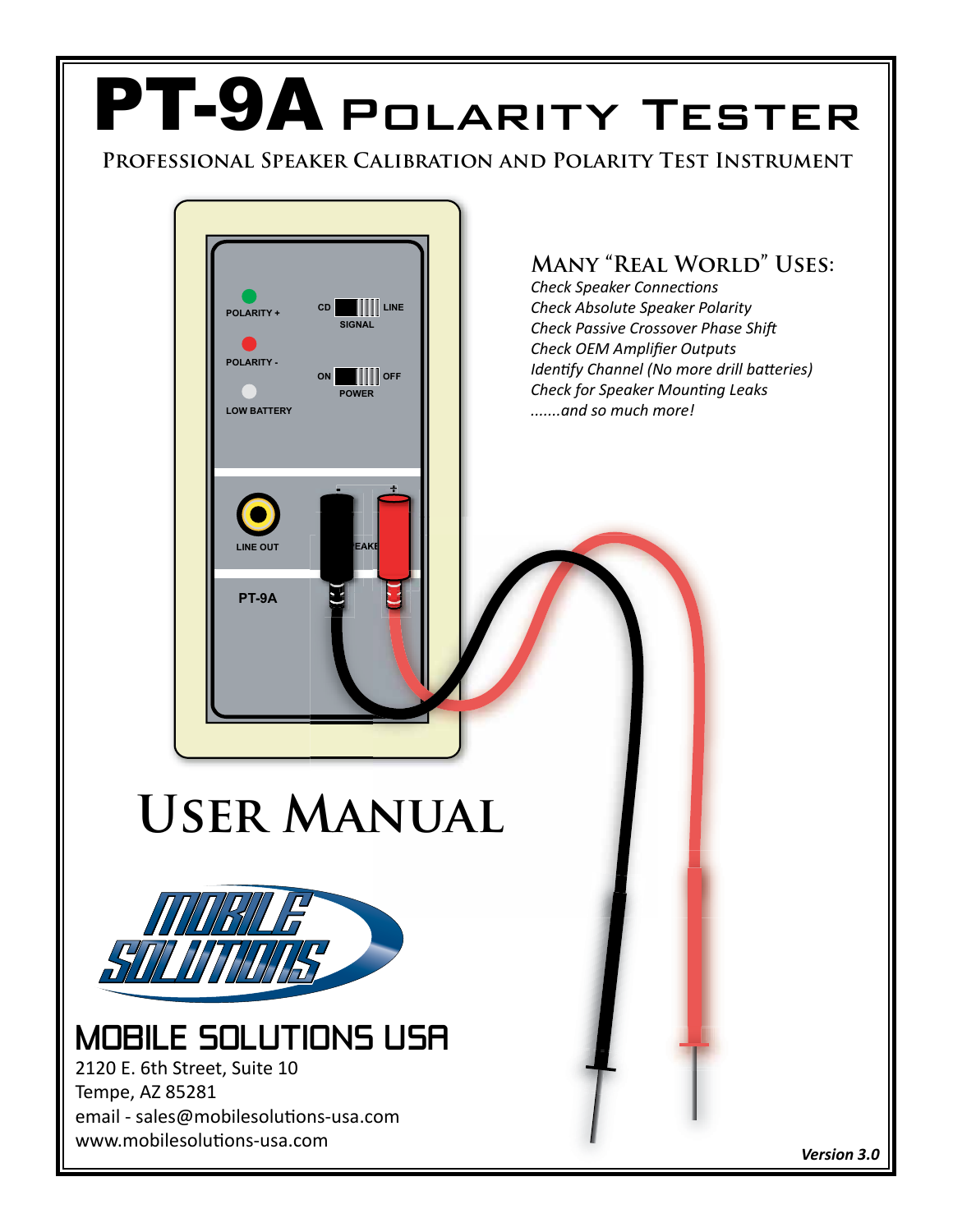# PT-9A Polarity Test Instrument

The PT-9A is an essential tool for mobile electronics installation. With proper use, it should aid you in achieving optimum performance from any multi-speaker mobile audio system. Please read the user manual carefully and follow the instructions provided.

### WHAT IS THE OVERALL GOAL?

The goal of any audio system with multiple speakers is to reproduce sound energy so that the phase between all speakers is complimentary (rather than destructive). This means all speakers in the system need to be working together. The PT-9A allows the install technician to verify the absolute phase of each speaker in the system, both individually and as a group using a combination of internally generated pulses and pulses from the test CD.

Simple **GREEN** or **RED** light pulses on the front of the instrument indicate the overall condition of the speaker(s) being evaluated in real time while installed in their final position(s) in the vehicle. It can't get much more accurate than that!



### About the Internal Pulse Generator

The PT-9A features an internal pulse generator output that simultaneously processes speaker pulses through the built-in microphone located on the front of the instrument. This allows the unit to be entirely self contained. The internal generator provides evenly spaced, positive (pressure) pulses to both the line level jack and speaker level outputs for the duration of time the unit is on. The **LINE LEVEL** signal is sufficient to drive signal processor and amplifier inputs. The **SPEAKER LEVEL** signal is sufficient to drive a speaker directly. To use the internal pulse generator, be sure the signal switch is in the **LINE** position.

Alternatively, the PT-9A can use only the built-in microphone to "hear" pulses generated by an external source, such as the test CD provided. The test CD uses a sequence of 3 positive pulses followed by one negative pulse. Whenever the CD plays the pulse track (Track 3), the speakers in the system will follow this pulsing sequence. To use only the built in microphone and pulses from an external source, be sure the signal switch is in the **CD** position.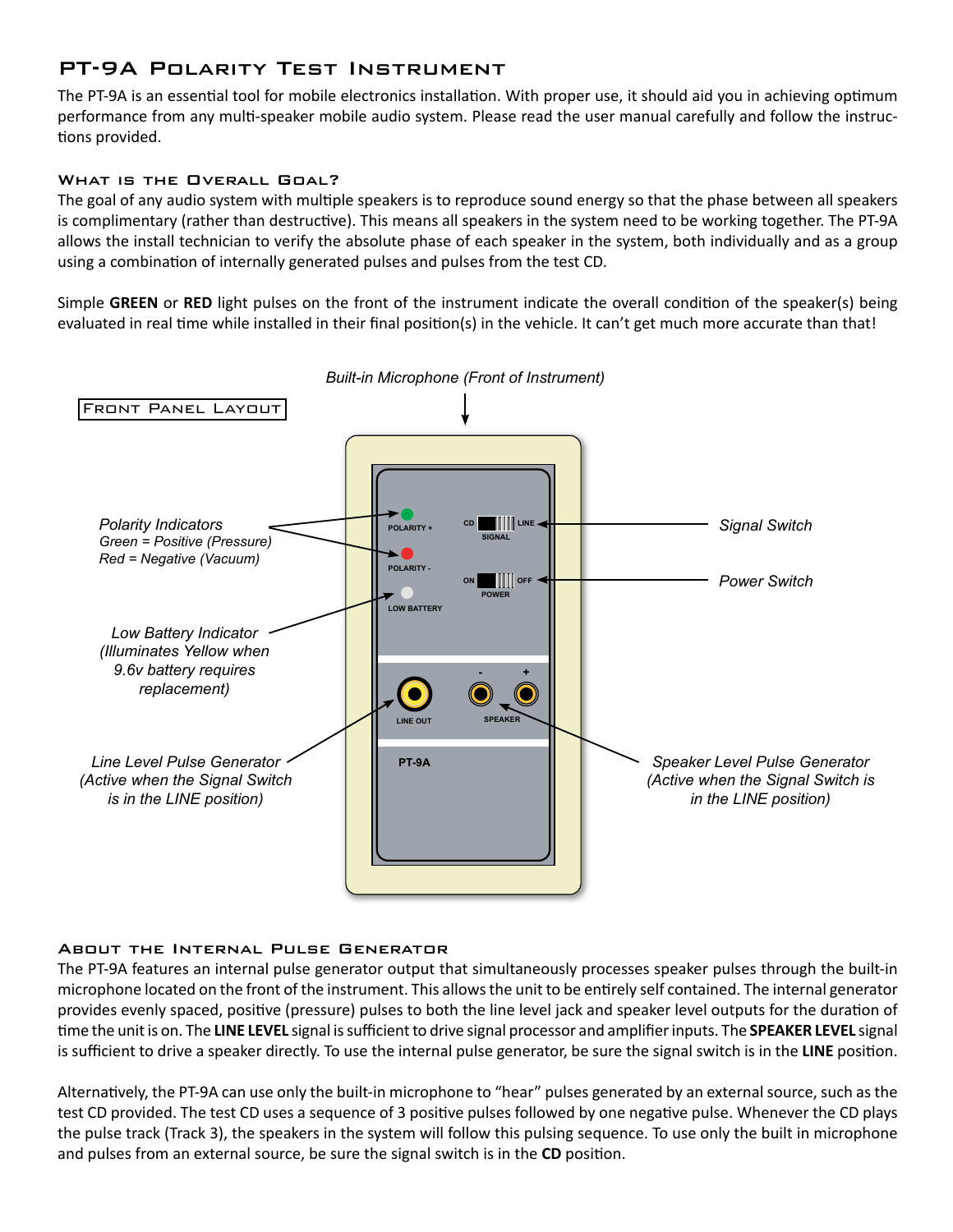### Noise Free Testing Zone

It's very important that this instrument is used in an environment where there is not a high level or external ambient noise. Often times an installation bay can contain a high level of noise during a productive day, so you may choose to close the vehicle doors and ask others nearby to minimize unnecessary noise. This will only help the accuracy of the built-in microphone.

### Operating Instructions (Internal Pulse Generator)

1) Move the Power Switch of the test instrument to the ON position.

2) Move the Signal Switch of the test instrument to the LINE position.

3) Choose either the LINE OUT RCA connector or the SPEAKER connectors. If choosing LOW LEVEL RCA, proceed to step 4) If choosing SPEAKER connectors, proceed to step 8.



### **Speaker Level**

4) Connect the supplied test leads to the SPEAKER connector jacks. Connect the RED probe to the + jack and connect the BLACK probe to the - jack. You should begin to hear a faint high frequency pulsing sound spaced in about 1 second intervals.

5) Position the instrument about 10 inches (25.4cm) in front of the speaker.

6) All of the internal pulses from the instrument are positive, so your speaker should be pulsing "out" and illuminating the GREEN light on the instrument. If it is lit RED, this means the speaker is wired backward. Switch wiring and test again. *\*If GREEN and RED are lit AT THE SAME time it may indicate a leaky speaker mount.*

7) Repeat for other individual speakers as needed.



Note - *if using in an OEM audio integration application where you are pulsing the wires in a factory head unit or amplifier harness to find the speaker locations, you may want to use smaller "backprobe pin" type leads and clip onto the PT-9A test leads with an aligator clip as shown in the photo. This will eliminate any unnecessary damage to high density OEM wiring and connectors in the plug.*



### **Line Level**

8) Connect one RCA audio cable to the instrument. This can be the input cable to a signal processor or amplifier. Test one channel at a time.

9) Make sure the processor or amplifier is turned on so signal can pass through the component to the speaker(s) connected on that channel. You should begin to hear a faint high frequency pulsing sound spaced in about 1 second intervals.

10) Position the instrument about 10 inches (25.4cm) in front of the speaker(s) you want to test.

11) All of the internal pulses from the instrument are positive, so your speaker(s) should be pulsing "out" and illuminating the GREEN light on the instrument. If it is lit RED, this means the speaker is wired backward, a phase shift switch on the device in engaged, or there is a phase shift through a passive crossover network. Switch wiring, check settings, and test again. *\*If GREEN and RED are lit AT THE SAME time it may indicate a leaky speaker mount.*

12) Repeat for other individual speakers or channels as needed.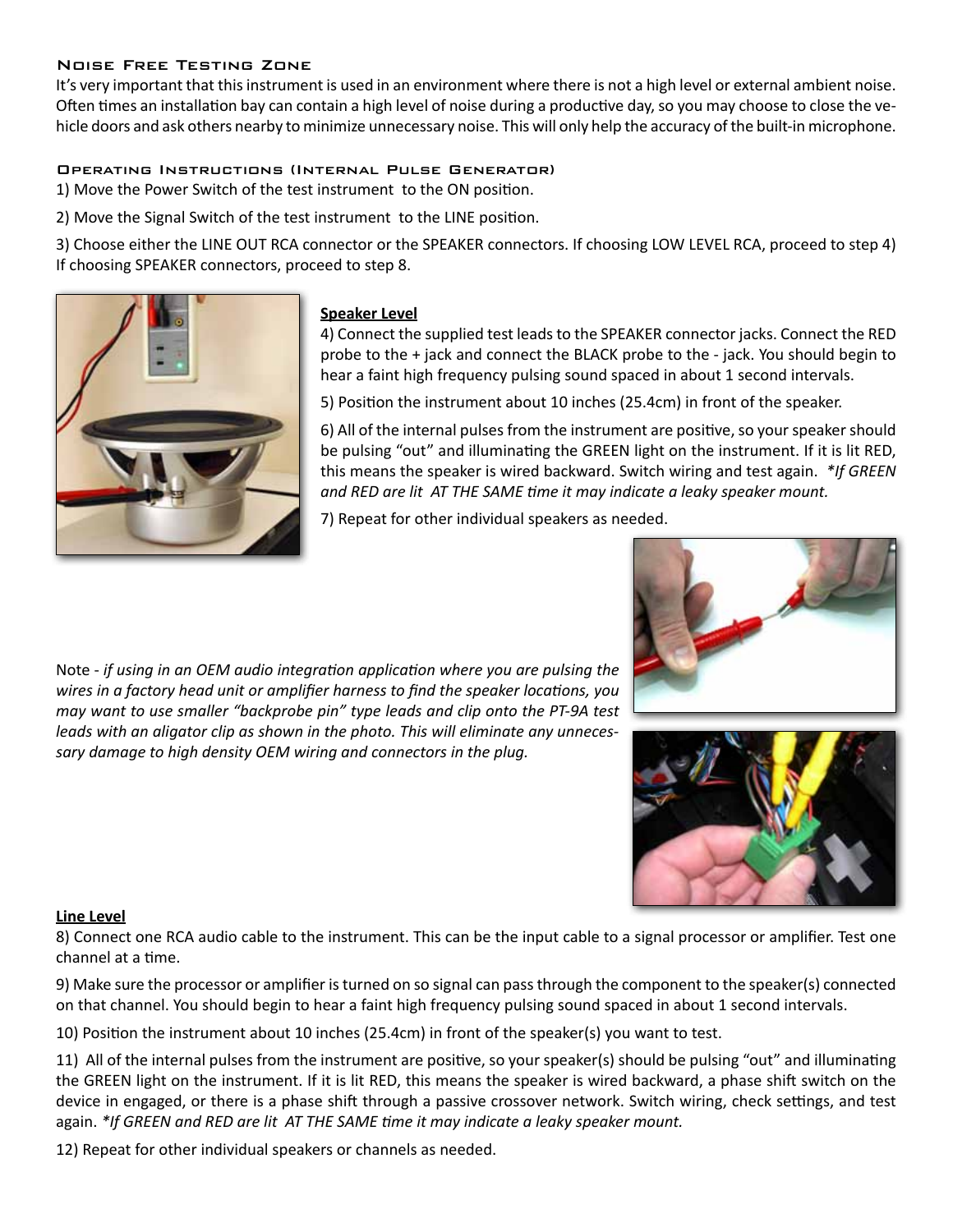

1) Insert the test CD into the source unit. Press play and advance to Track 3. (Engage the REPEAT mode if available). Set volume where pulses are just audible.

2) Move the Power Switch of the test instrument to the ON position.

3) Move the Signal Switch of the test instrument to the CD position.



4) Position the instrument about 10 inches (25.4cm) in front of the speaker(s) you want to test.

5) The sequence of the test CD is 3 positive pulses, than 1 negative pulse. Your speaker(s) should be pulsing "out" and illuminating the GREEN light three **times**, then RED one **time**. If it is lit opposite (3 RED, 1 GREEN), this means the speaker is wired backward, a phase shift switch on the device in engaged, or there is a phase shift through a passive crossover network. Switch wiring, check settings, and test again. *\*If GREEN and RED are lit AT THE SAME time it may indicate a leaky speaker mount.*

6) Repeat for other individual speakers or channels as needed.

## Test CD Tracks

*Tracks 1-5 are test tracks for use with various instruments, including your ears. These tracks are helpful when making the final adjustments to the audio system BEFORE doing any kind of equalization.* 

### Tracks 1 & 2: **Left Channel Pink Noise (1) and Right Channel Pink Noise (2)**

Use tracks 1 & 2 for testing left and right balance with both your ears and an SPL meter. .

### Track 3: **Polarity Pulses**

This track contains polarity pulses to be used in conjunction with the Phase Test Instrument. The sequence is three POSITIVE pulses followed by one NEGATIVE pulse. When wired correctly and responding in absolute phase, speakers in the system tested with the instrument should show three GREEN lights followed by one RED light.

### Track 4: **Correlated L+R Channel Pink Noise**

Use this track in conjunction with a RTA (Real Time Analyzer) to test frequency response.

#### Track 5: **Zero Data (0 bits)**

Use this track to check the system's noise floor. Play this track with the volume on the source unit all the way up; you should not hear any hiss. If there is any hiss in the system it often is an indication of excessive gain adjustment. To remedy this, try turning the gain control on the amplifier(s) down to a level where the hiss is acceptable and play the system to evaluate overall impact on maximum volume.